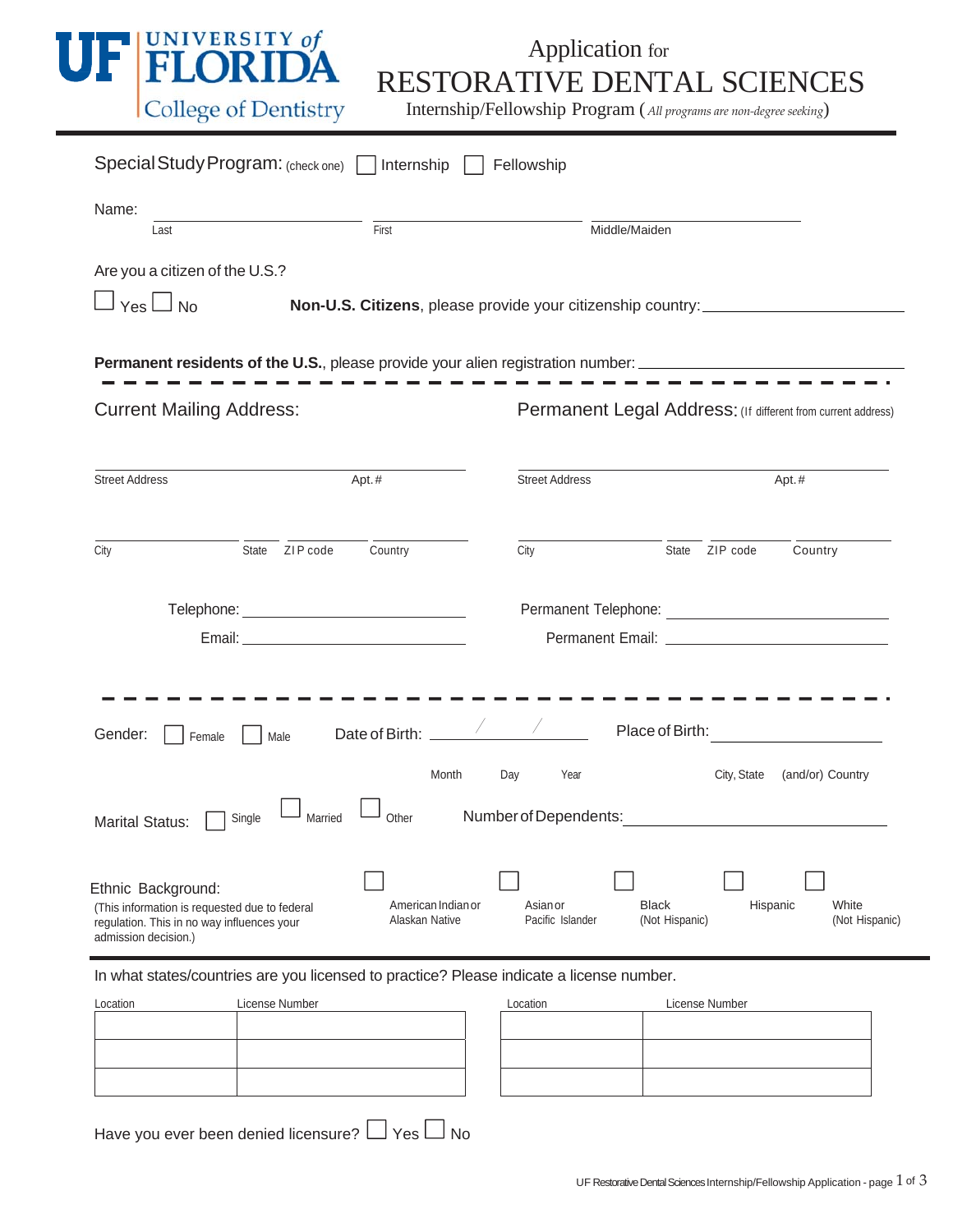

## TEUNIUA RESTORATIVE DENTAL SCIENCES<br>
College of Dentistry Internship/Fellowship Program (*All programs are non-degree seeking*)

If licensed, during your course of licensure, have your privileges ever been modified, suspended or revoked?

| ່≏⊂ |  | N٥ |
|-----|--|----|
|-----|--|----|

If yes to either of the above questions, please explain the circumstances.

Please describe your professional experience; indicate the nature of the experience (private and /or associate practice, research, or teaching) and the length of your involvement. Indicate area of specialty, if any:

List any scientific or clinical publications or presentations you have given at scientific meetings or dental societies:

Please provide a description of the types of activities you would like to engage in during your time at the UF College of Dentistry (be specific):

What would you like to accomplish during your time at the University Of Florida College Of Dentistry?

What particular area(s) of interests do you have - for example: research, clinical dentistry, endodontics, etc? Please be as specific as possible.

How do you plan to use the experience you gain at UFCD?